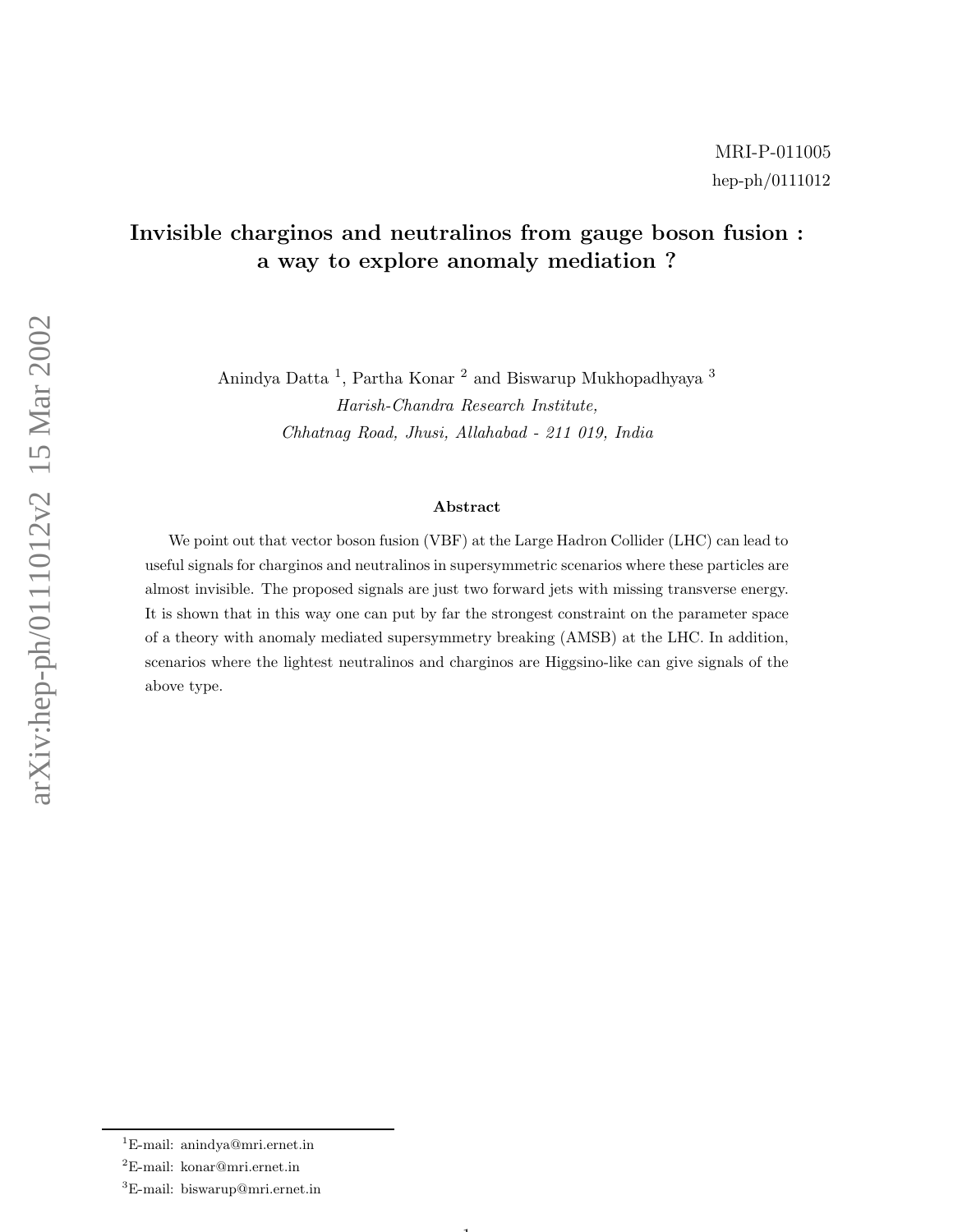Vector boson fusion (VBF) at hadronic machines such as the Large Hadron Collider (LHC) at CERN has been suggested as a useful channel for studying the signal of the Higgs boson. Characteristic features of this mechanism are two highly energetic quark-jets, produced in the forward direction in opposite hemispheres and carrying a large invariant mass. The absence of colour exchange between the forward jets ensures a suppression of hadronic activities in the central region [1]. Though it was originally proposed as a background-free signal of a heavy Higgs [2], the usefulness of the VBF channel in uncovering an intermediate mass Higgs has also been subsequently demonstrated [3].

Encouraged by all this, one naturally wants to know whether the VBF channel can be used to unravel other aspects of the basic constituents of nature, especially those bearing the stamp of physics beyond the standard model of elementary particles. It should be emphasized here that the tagging of forward-jet events is part of the experimental programme at the LHC, and therefore any new physics contributing to such events is bound to get explored there.

One such candidate scenario, constantly knocking at our door, is supersymmetry (SUSY). While a multitude of signals for SUSY at the up-and-coming accelerators have been proposed [4], here we want to stress the utility of VBF processes to probe the non-strongly interacting sector of the SUSY standard model. We point out in particular that some of the SUSY theories of considerable current interest can be tested in this way, via signals where nothing excepting the forward-tagged jets are visible.

When R-parity (defined as  $R = (-1)^{3B+L+2S}$ ) is conserved, a conventional method of searching for charginos  $(\chi^{\pm})$  and neutralinos  $(\chi^0)$  at hadron colliders is their direct production. The most convenient channel is  $p\bar{p} / pp \rightarrow \chi_1^{\pm} \chi_2^0$  followed by the decays  $\chi_1^{\pm} \rightarrow \chi_1^0 l^{\pm} \nu_l(\bar{\nu_l})$  and  $\chi_2^0 \rightarrow \chi_1^0 l^+ l^-$ , where  $\chi_1^0$  is the lightest SUSY particle (LSP) and hence is invisible. This gives rise to 'hadronically quiet' trilepton signals [5].

It is in cases where the trilepton signal is not expected to be visible that other channels such as VBF must be explored, if one wants to study the non-strongly interacting sector in isolation. For example, in some of the currently popular SUSY models, the lighter chargino  $(\chi_1^{\pm}$  $_1^{\pm}$ ) and the lightest neutralino  $(\chi_1^0)$  are closely degenerate in mass. Then the previously mentioned trilepton signal is no more detectable, since the chargino decays into either a soft pion  $(\pi)$  or very soft leptons/quarks together with the  $\chi_1^0$ . This makes the chargino-neutralino pair essentially invisible. Final states comprising them need to be identified with some visible tags. In electron-positron colliders, the use of a photon as such a tag is advocated [6]. However, tagging either photons or gluons at hadronic machines is unlikely to be efficient due to extremely large backgrounds. Under the circumstances, we find it useful to study the production of chargino-neutralino pairs in VBF, since the forward jets themselves act as the necessary tags. In such cases, two *forward jets* +  $E_T$  can be treated as the generic signal of invisibly decaying charginos and neutralinos.

It should be noted that such signals have already been suggested [7] for Higgs bosons decaying invisibly into stable, neutral weakly interacting particles like a pair of LSP's in the minimal SUSY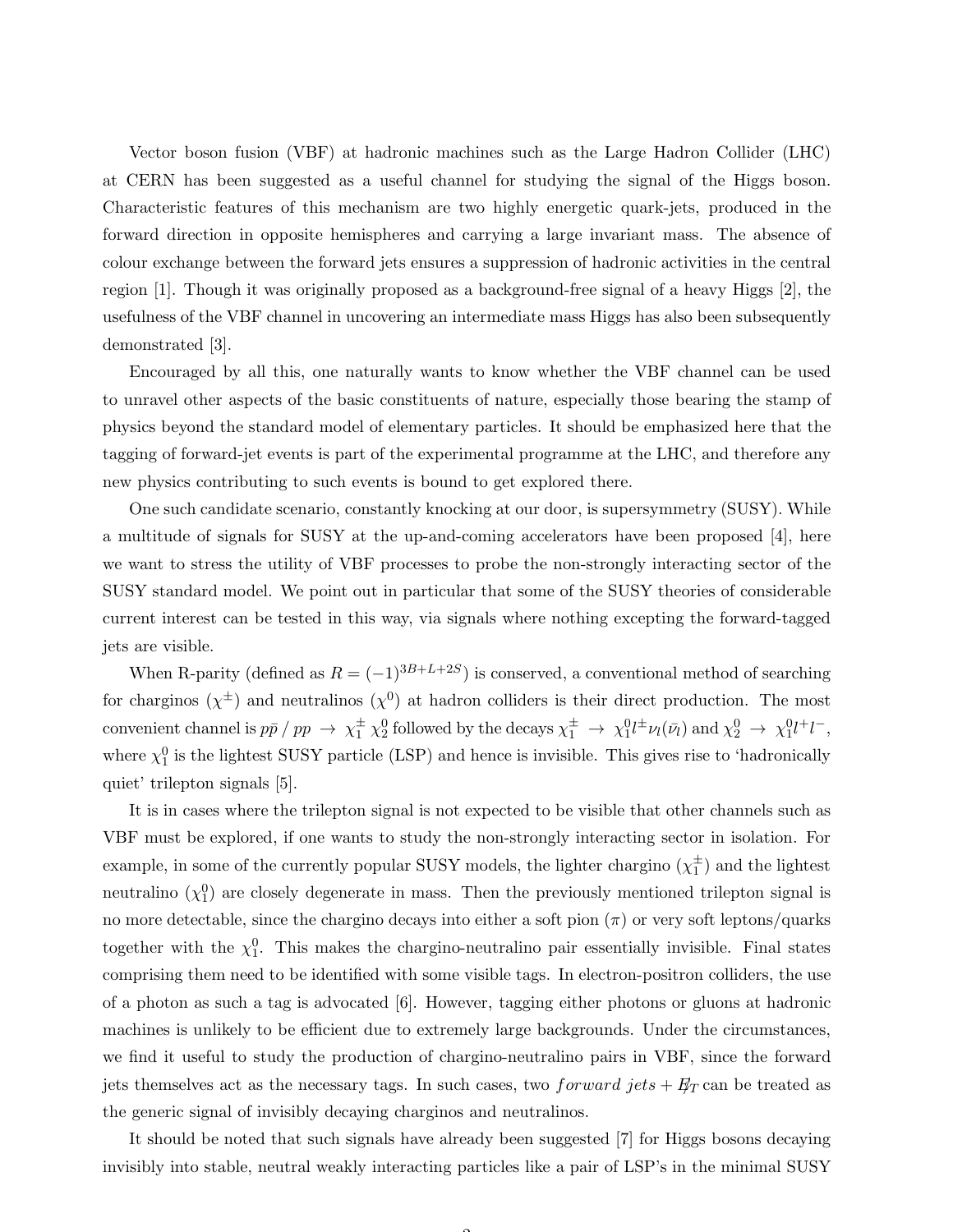standard model (MSSM), or pairs of gravitinos or Majorons in some other extended theories. It has also been shown in the above reference that the backgrounds to such a signal can be effectively handled on using suitable event selection criteria. We demonstrate that the partial invisibility of the chargino-neutralino sector of a SUSY model can be used to our advantage using very similar event selection criteria.

The effectiveness of the VBF technique has also been demonstrated by us in an R-parity violating scenario where it is rather difficult to distinguish the final states obtained via  $p\bar{p}$  /  $pp \rightarrow \chi_1^{\pm} \chi_2^0$ against cascades coming from the strongly interacting sector [8]. In VBF channel, charginos and neutralinos produced with the help of the W-boson, the Z-boson and the photon lead to signatures of such models in the form of like-and unlike-sign dileptons in background-free environments.

We will consider two specific examples which are of interest for the present purpose. The first one of these is a theory with Anomaly Mediated Supersymmetry Breaking (AMSB) [9] where  $\chi_1^{\pm}$ 1  $\chi_1^0$  are both wino-like and therefore very closely degenerate. The second instance is that of a SUSY Grand Unified Theory (GUT) with  $M_2 >> \mu$ , where  $M_2$  is the  $SU(2)$  gaugino mass and  $\mu$ , the Higgsino mass parameter occurring in the superpotential. In that case,  $\chi_1^0$ ,  $\chi_1^{\pm}$  $\frac{1}{1}$  and  $\chi_2^0$  are all Higgsino-like and have small mass separations. We show below how it is possible to constrain both of these scenarios at the LHC using the VBF mechanism.

AMSB models attempt to link the SUSY breaking mechanism to scenarios with extra compactified dimensions. The SUSY breaking sector is confined to a 3-brane separated from the one on which the standard model fields reside. SUSY breaking is conveyed to the observable sector by a super-Weyl anomaly terms, and the gaugino and scalar masses are given by

$$
M_i = b_i \frac{g_i^2}{16\pi^2} m_{3/2}
$$
  

$$
M_{scalar}^2 = c^2 \frac{m_{3/2}^2}{(16\pi^2)^2} + m_0^2
$$
 (1)

Here  $b_i$ s' are coefficients occurring in the β-functions of the appropriate gauge couplings and c's are combinations of  $\beta$ -functions and anomalous dimensions (of gauge and Yukawa couplings). Explicit expressions for these can be obtained, for example, from [10].  $m_0$  is a scalar mass parameter introduced to prevent sleptons from becoming tachyonic.

Since the gaugino masses are proportional to the beta-functions of the corresponding gauge couplings, both the lightest neutralino (which is the LSP) and the lighter chargino turn out to be dominated by the wino, with their masses separated by a few hundreds of  $MeV$ . The second lightest neutralino, on the hand hand, is about three times larger in mass and is Bino-dominated.

This kind of a spectrum implies that the dominant decay mode for the lighter chargino is  $\chi_1^{\pm} \to \pi^{\pm} \chi_1^0$ . The pion in such cases is too soft to be detected, making the chargino essentially invisible. There are suggested ways of looking for this kind of a spectrum in high-energy  $e^+e^$ colliders [6, 10]. Studies to probe AMSB at hadron colliders using different superparticle decay cascades are also found in the literature [11]. We, on the other hand, exploit the invisibility of the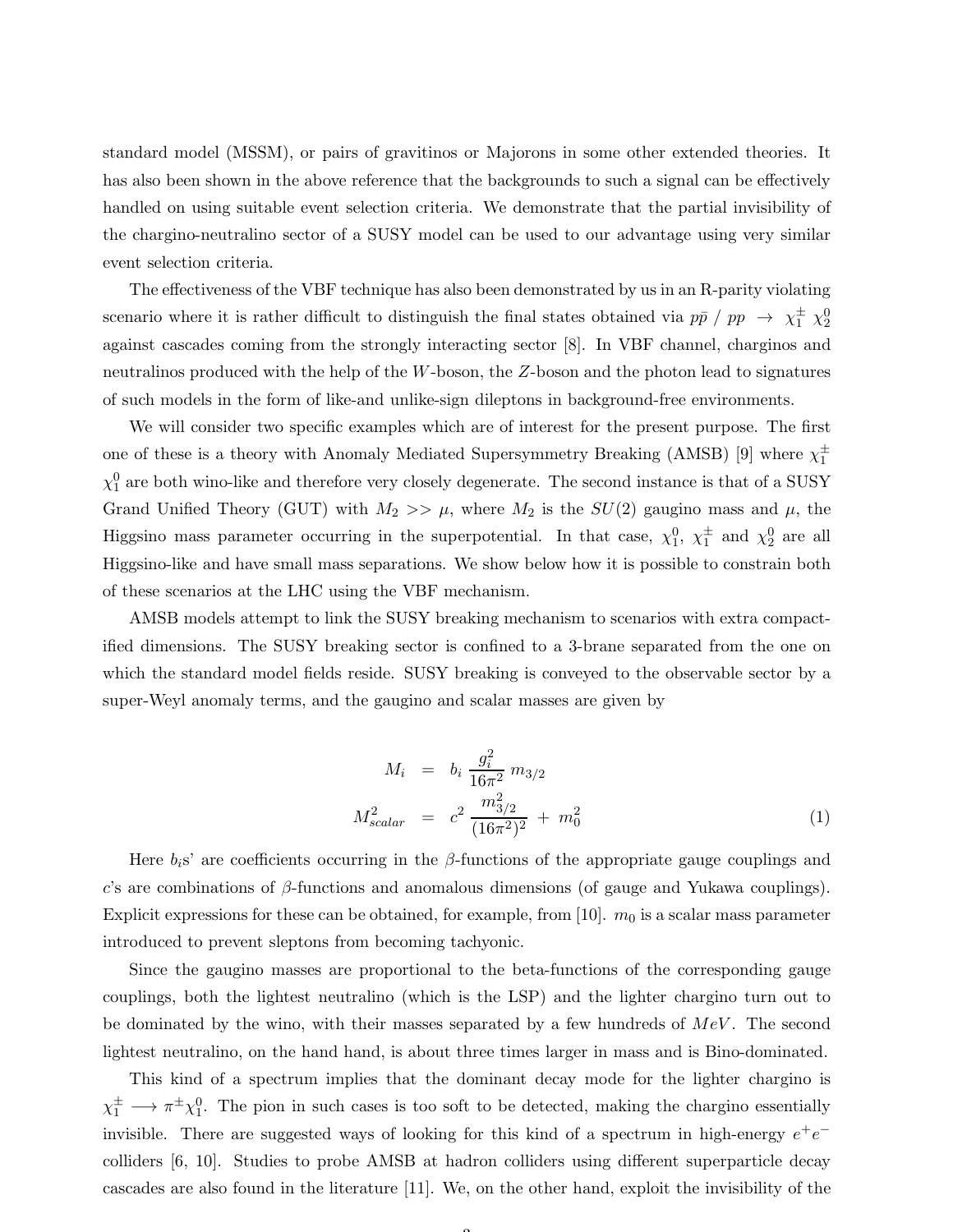

Figure 1: Variation of number of (2 forward jets  $+ F_T$ ) events (after applying cuts as specified in the text) with the lighter chargino mass  $(m_{\chi_1^+})$  in AMSB with  $\tan \beta = 10$  and  $\mu > 0$ . An integrated luminosity of 100  $fb^{-1}$  has been assumed.

lighter chargino and tagging of the forward jets in the VBF channel to explore or exclude this kind of a theory at the LHC. Our analysis is based on the processes  $pp \rightarrow \chi_1^{\pm} \chi_1^0$  jj,  $pp \rightarrow \chi_1^{\pm} \chi_1^{-}$  $\frac{1}{1}$  jj and  $pp \longrightarrow \chi_1^0 \chi_1^0 j j$ , driven by the fusion of gauge bosons, which give rise to just two visible forward jets with missing transverse energy. Similar final states may also arise from  $\chi_1^{\pm}\chi_2^0$  production, but the contribution to the events of our interest is small, since (*a*) the Bino-dominated character of  $\chi_2^0$ makes the production rate low, and (b) the invisible final states can only arise from  $\chi_2^0 \longrightarrow \nu \bar{\nu} \chi_1^0$ where a further suppression by the branching fraction takes place.

The signals, however, are not background-free. As has been already discussed in reference [7], such events can be faked by the pair-production of neutrinos along with two forward jets. In addition, two forward jets together with a soft lepton and missing  $E_T$  (due to a neutrino) can also fake the signal. Such final states can arise in the standard model from real emission corrections to the Drell-Yan process as well as from electroweak  $W$  and  $Z$  production along with two jets.

Keeping all these in mind, we have applied the following event selection criteria:

• Two forward jets in opposite hemispheres, with  $E_T > 40 \text{ GeV}$  and  $2.0 \leq |\eta_j| \leq 5.0$ .

4

- $\Delta \eta_{jj} > 4$ .
- $M_{inv}(jj) > 1200 \text{ GeV}.$
- $E_T > 100 \text{ GeV}$ .
- $\Delta \phi_{jj} < 57^{\circ}$ .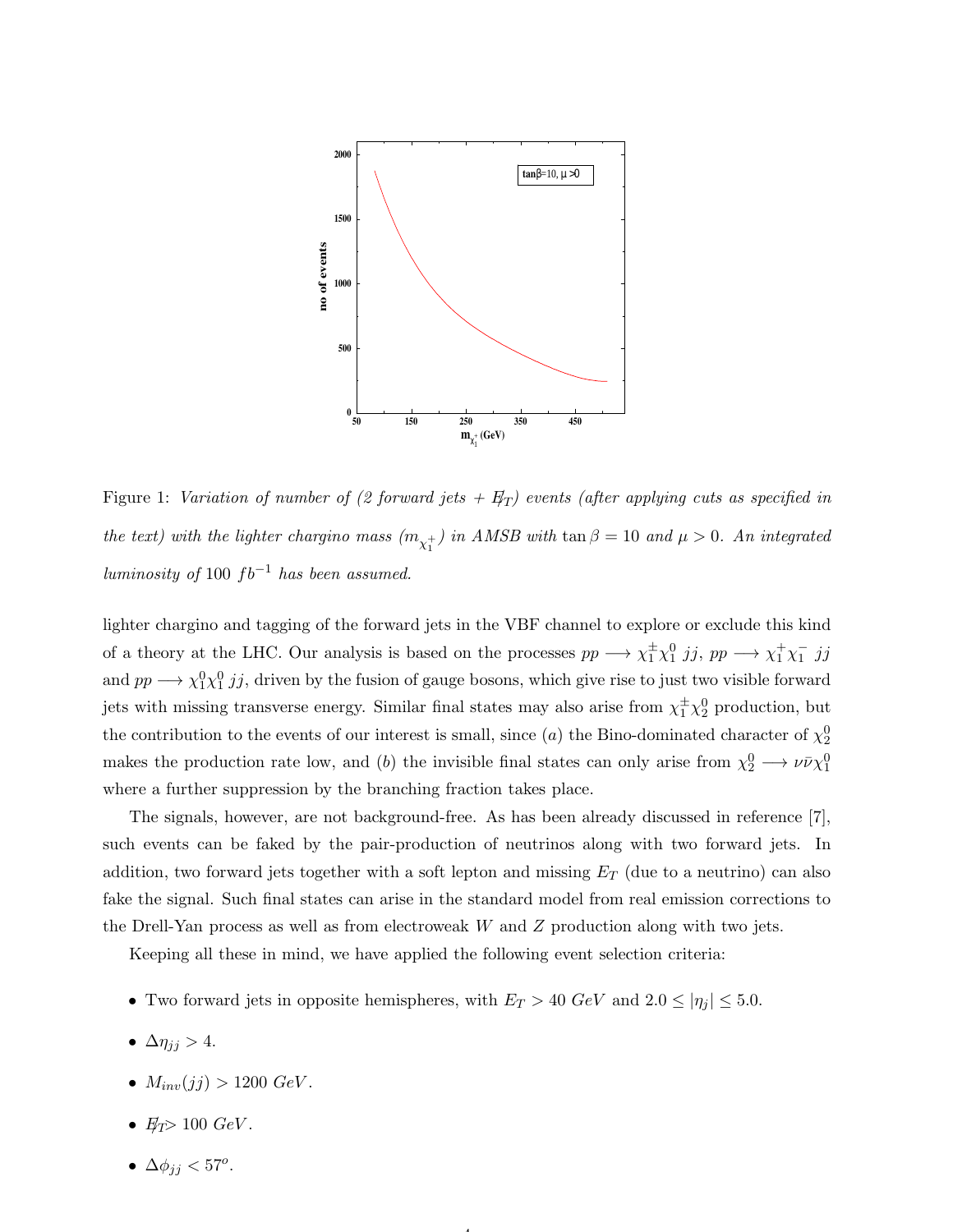

Figure 2: 5σ and 2σ discovery regions in the  $m_0 - m_{3/2}$  plane for  $\mu > 0$  and (a)  $tan \beta = 10$  and (b)  $tan\beta = 30$  in an AMSB scenario. The upper-left shaded region is excluded to prevent the lighter  $\tilde{\tau}$ becoming first the LSP and then tachyonic. The dark shaded region parallel to the  $m_0$  axis in low  $m_{3/2}$  is disallowed from LEP data. The light shaded portion in the lower-right corner is excluded to ensure electroweak symmetry breaking.

The first three cuts establish the *bona fide* of the VBF events. All the criteria enhance the signalto-background ratio, since the background events are in general found to have smaller missing  $E_T$ and tend to have back-to-back orientations in the transverse plane. Also, we have required the pions to have  $E_T$  less than 20  $GeV$  to be really undetected. The leading order estimate of backgrounds depends on the choice of the renormalization scale. Estimates with different choices are found in reference [7]. The range over which such estimates vary in our case, with and without the rapidity and azimuthal angle cuts, are shown in table 1. The purpose of this table is to show the dependence on renormalization scale choice and the effects of kinematic cuts (especially the lower cut on rapidity and the upper cut on the azimuthal angle). Both the azimuthal angle cut and the lower cut on jet rapidity cause a substantial reduction on the background rate. As has been already mentioned, the backgrounds can have their origin in both QCD and electroweak interactions. For the choice of higher  $\alpha_s$  in table 1, for example, one has 168 fb of QCD contribution, and 21 fb from electroweak processes. The numbers in the first column of the table are obtained when all the cuts specified earlier in the text are applied except the one on  $\Delta \phi_{jj}$ . Similarly, for the second column, we only remove the lower cut on the rapidity of the forward jets  $(|\eta_j| > 2)$ . Therefore, a comparison of the numbers in the first two columns with the corresponding entries in the third column also give us an estimate of the efficiencies of these cuts individually. Furthermore, one multiplies the cross-sections with the survival rates on the application of the central jet veto. the survival probabilities have been taken as 0.9, 0.28 and 0.82 respectively for the signal, QCD backgrounds and electroweak

5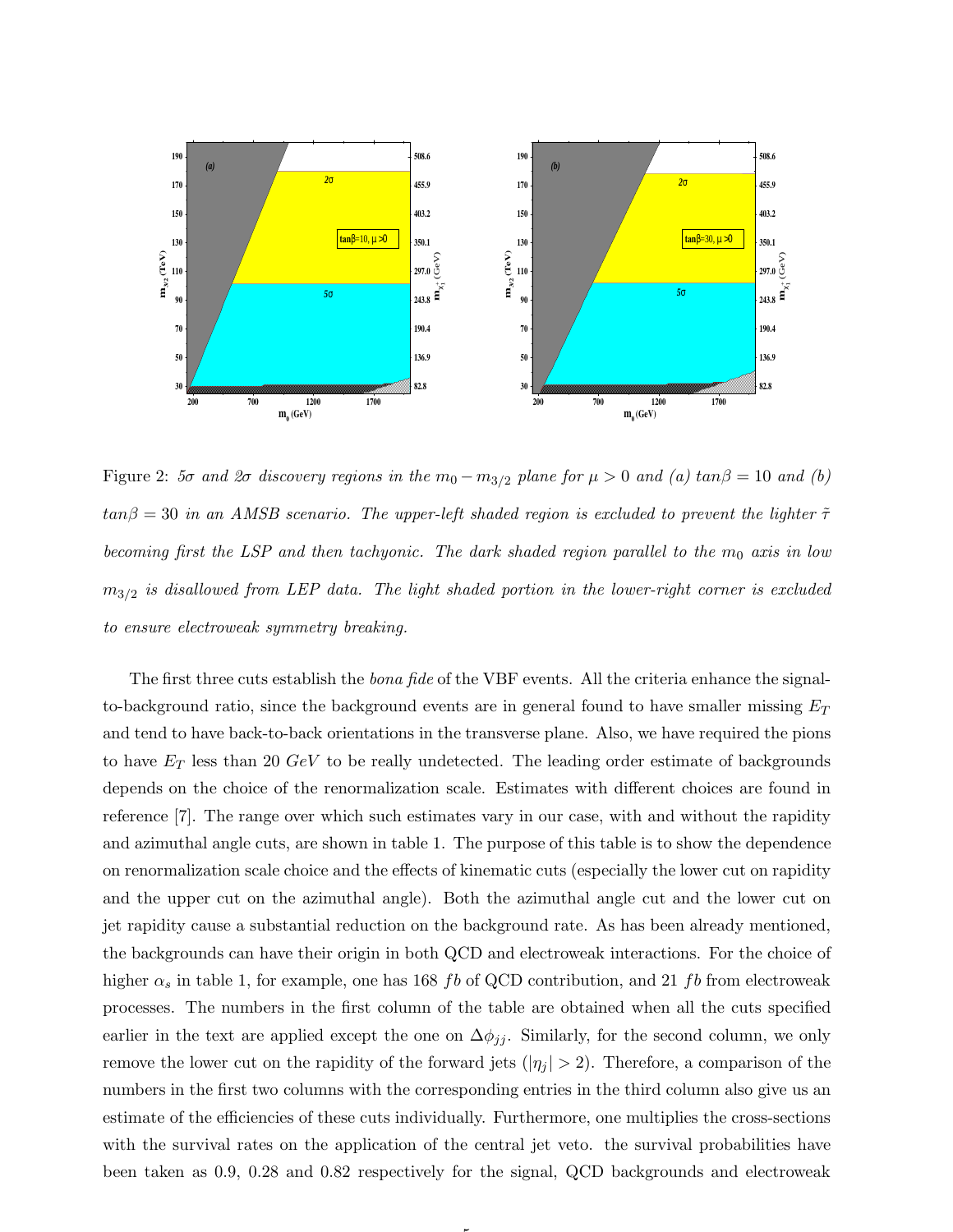| <i>choice</i> of the                                         | Background (in fb)                                                        |     |               |
|--------------------------------------------------------------|---------------------------------------------------------------------------|-----|---------------|
| renormalization scale                                        | without $\Delta \phi_{ij} < 57^{\circ}$ cut without $ \eta_i  \geq 2$ cut |     | with all cuts |
| $\parallel \alpha_s = \alpha_s(\ min\{p_{Tj_1}, p_{Tj_2}\})$ | 984                                                                       | 452 | 189           |
| $\alpha_s = \alpha_s(\sqrt{\hat{s}/4})$                      | 334                                                                       | 193 | 79            |

Table 1: Backgrounds for different choices of the renormalization scales with and without the rapidity and azimuthal angle cuts (the remaining cuts as specified in the text are retained in each case).

backgrounds [12].

The amplitudes for all the processes of our interest have been calculated using the HELAS helicity amplitude subroutines [13]. We have used CTEQ4L parton distribution functions [14].

In figure 1 we plot the number of signal events, calculated for an integrated luminosity of 100  $fb^{-1}$  at the LHC, against the chargino mass for  $\mu > 0$  and  $\tan \beta = 10$ . The rates, essentially dependent on the chargino mass, are by and large insensitive to tan  $\beta$  and  $m_0$ .

In estimating the detectability of the signal against the backgrounds, we have chosen a renormalization scale that keeps  $\alpha_s$  on the high side. Thus we have taken  $\alpha_s = \alpha_s(\min\{p_{Tj_1}, p_{Tj_2}\})$ . Performing an analysis similar to that in [7], we have utilized the fact that the backgrounds can be estimated to a fairly high precision ( $\sim 1.2\%$ ) at the high luminosity option of the LHC, from the visible decay products of the W and the Z. The above uncertainty has been added in quadrature with the Gaussian fluctuation in the background itself. It is then possible to identify those regions of the parameter space where the signal survives at difference confidence levels.

It may be mentioned that another way of handling the backgrounds in such a case has been suggested in the literature [15]. This consists in identifying the track left by a possibly long-lived chargino. However, further studies are required to ascertain whether this is a viable option at the high-luminosity version of the LHC.

Figures 2(a) and 2(b) show the regions in the  $m_0 - m_{3/2}$  plane corresponding to  $2\sigma$  and  $5\sigma$ detectability of the signal against the backgrounds estimated above. Again, an integrated luminosity of 100  $fb^{-1}$  has been assumed. We also show the regions already excluded by LEP data [16] as well as those forbidden by the possibility of tachyonic sleptons (or  $\tilde{\tau}$ -LSP) and the impossibility of electroweak symmetry breaking. The signal event rates are independent of  $m_0$  and highly insensitive to tan  $\beta$ , as is evident on a comparison of the two figures.

It is clear from both the figures that the entire AMSB parameter space for  $m_{3/2} \leq 190 \; TeV$ can be probed at 95% confidence level, corresponding to a lighter chargino of mass upto about 500  $GeV$ . Moreover, chargino masses upto 300  $GeV$  can be explored at the 5 $\sigma$  level. The results are very similar for negative values of  $\mu$ . The above predictions, it should be emphasized, correspond to a case where backgrounds are assumed to be of the largest possible magnitude. Therefore,

 $\sqrt{2}$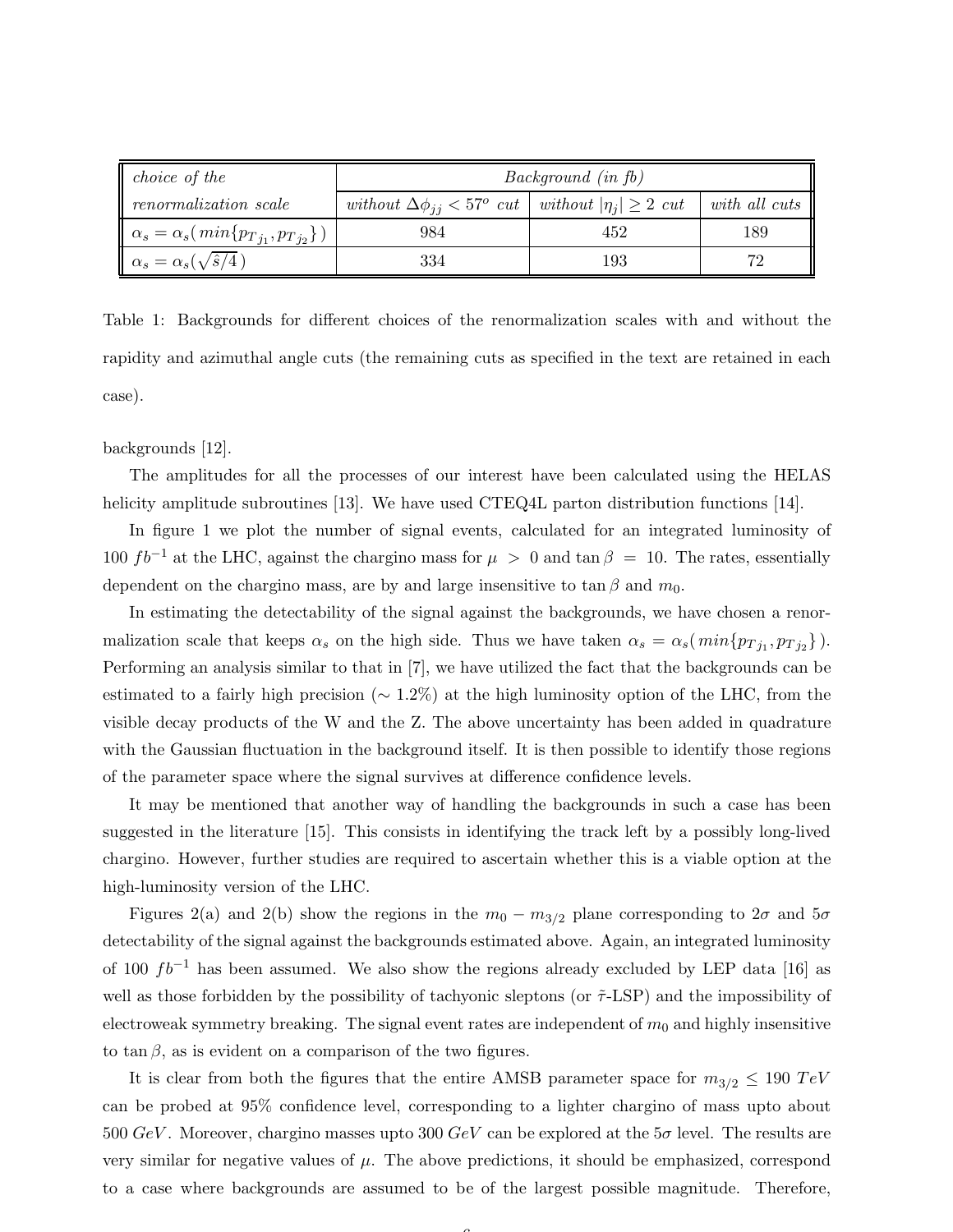

Figure 3:  $2\sigma$  significance contours in a SUSY GUT scenario for (a)  $tan\beta = 10$  (b)  $tan\beta = 30$  in the  $\mu - M_2$  plane. The dark shaded region is disallowed from LEP data. The shaded portions in the two corners indicate the regions where  $(m_{\chi_1^\pm}-m_{\chi_1^0})>10\,\, GeV$ 

although our predictions are related to processes involving charginos and neutralinos only, the signals to be looked for can have wider implications, since the fundamental parameters of AMSB can be constrained through them.

It may be noted that general strategies for AMSB search at hadronic machines have been reported in earlier works (for example, in the first reference of [11]) using superparticle cascades of various kinds. For  $m_{3/2} > 80 \text{ TeV}$ , such signals have limited reach for  $m_0 > 1.2 \text{ TeV}$ . Our results, on the other hand, essentially depend on direct chargino production and therefore are independent of  $m_0$ . As can be seen from figures  $2(a)$  and  $2(b)$ , the overall reach of our suggested signal in  $m_{3/2}$ -space, even at the  $5\sigma$  level, is also higher.

We now come to the situation where the gaugino masses are large compared to the  $\mu$ -parameter in a SUSY GUT. Treating  $\mu$  as a free parameter, one can have as small a separation as about 5  $GeV$  between  $\chi_1^{\pm}$  $\frac{1}{1}$  and  $\chi_1^0$  in such cases, while  $\chi_2^0$  can be within about 15  $GeV$  of  $\chi_1^{\pm}$  $_1^{\pm}$ , so long as one is within the region allowed by the LEP data. The branching ratio for such a  $\chi_1^{\pm}$  $_1^{\pm}$  going to a pion is within about 10 per cent. Invisibility of the chargino mostly hinges on the ensuing leptons and quarks produced in three-body decays being sufficiently soft. Very similar considerations apply to the decay of the  $\chi_2^0$  as well.

Since both of the two lightest neutralinos and the lighter chargino are Higgsino-dominated in this case, the production rates for  $\chi_1^{\pm} \chi_1^0$ ,  $\chi_1^{\pm} \chi_2^0$  and  $\chi_1^{\pm} \chi_1^{-}$  $\frac{1}{1}$  in gauge boson fusion are of comparable magnitudes. Thus the computation of the  $forward\ jets + E/T$  has to take into account all the above channels, with the three-body decay products sufficiently degraded to escape detection.

We have used similar criteria for tagging the forward jets as in the AMSB case, and the same

 $\rightarrow$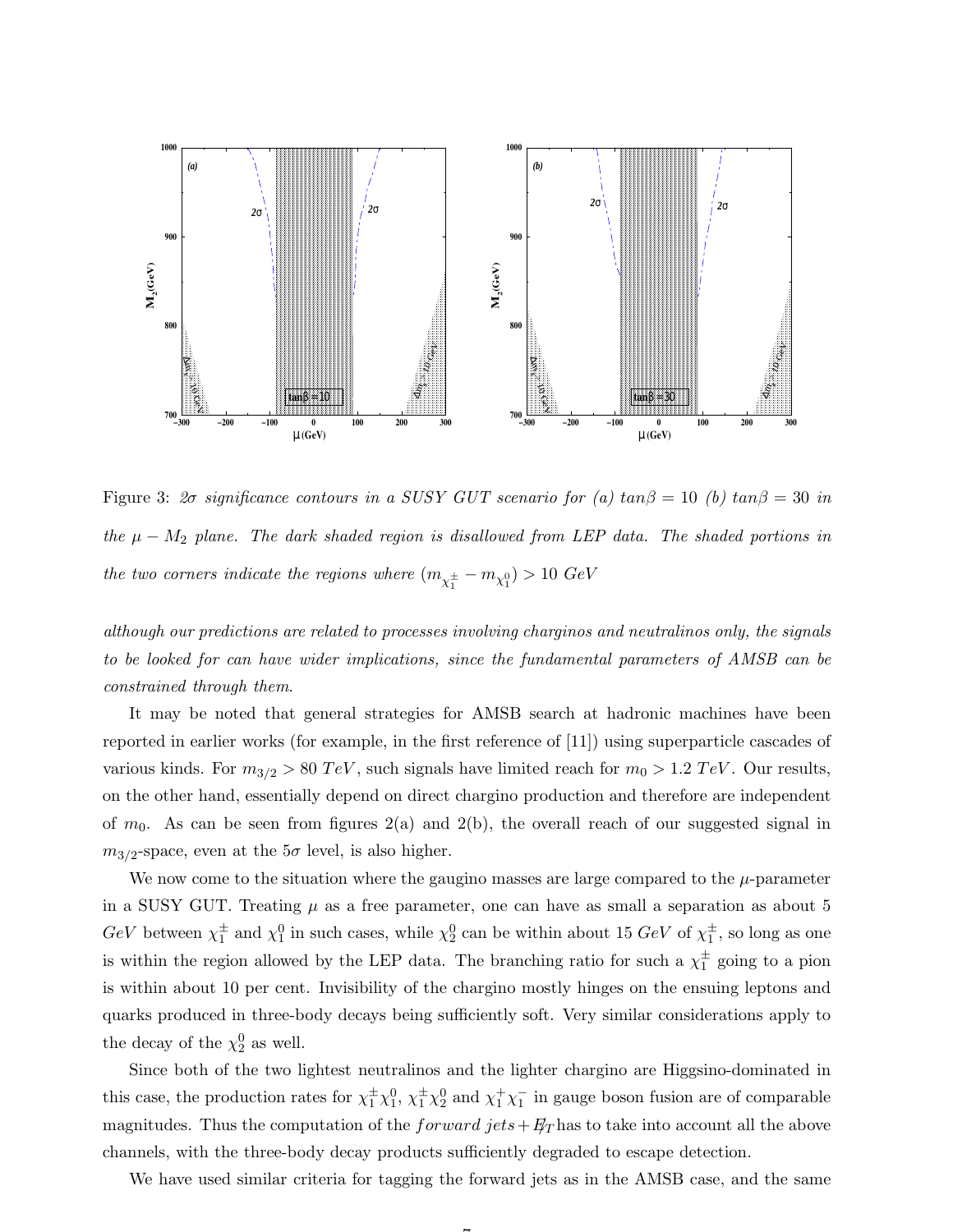$E_T$  and  $\phi_{ij}$  cuts, with the additional demand that the  $E_T$  of jets, leptons or pions in the central region be less than 10  $GeV$ . Events are seen to pass this criteria only if the mass difference between  $\chi_1^{\pm}$  $\frac{1}{1}$  and  $\chi_1^0$  is less than 10 GeV. This region has been identified in figures 3(a) and 3(b) with 2  $\sigma$ exclusion contours. The relative dilution of the results compared to the AMSB scenario is due to the fact that only a finite fraction of the three-body decay products are really soft enough to be undetected, unlike the very soft pions that are inexorably produced in the AMSB scenario. Also, since  $\chi_1^{\pm}$  $_1^{\pm}$  and  $\chi_1^0$  here are Higgsino-like, their gauge couplings are smaller than their gaugino-like counterparts which belong to the adjoint representation of  $SU(2)$ . This causes a further reduction compared to AMSB.

Squark and slepton masses on the order of 400 GeV have been assumed in the above analysis. This prevents two-body decays of  $\chi_1^{\pm}$  $\frac{1}{1}$  and  $\chi_2^0$  over most of the parameter space involved here. If the sfermions are light enough to allow such decays,  $\chi_2^0$ , for example, can decay into a sneutrino and a neutrino, both of which can be invisible. The exclusion of such decays from our calculation makes our estimates conservative.

In conclusion, invisibly decaying charginos can be used to our advantage at the LHC if one concentrates on the chargino-pair and chargino-neutralino productions via vector boson fusion. Tagging of the two forward jets, with no other visible particle in the final state, will allow us to constrain a large part of the parameter space in AMSB at the  $5\sigma$  level, and a still larger region at the  $2\sigma$  level. Also, a SUSY GUT scenario where the lighter neutralinos and chargino are Higgsinodominated can be subjected to similar, though less stringent, constraints. Thus the vector boson fusion channel can offer a major improvement in the search strategies for the chargino-neutralino sector of SUSY theories where such particles turn out difficult to detect otherwise.

Acknowledgements: The work of BM was partially supported by the Board of Research in Nuclear Sciences, Government of India.

## References

- [1] J. D. Bjorken, Phys. Rev. D47 101 (1993).
- [2] R.N. Cahn, S. Dawson, Phys. Lett. B136 196 (1984).
- [3] R. Godbole, S. Rindani, Z. Phys. C36 1987) 395. D. Rainwater, D. Zeppenfeld, Jour. High Energy Phys. 9712:005 (1997) ; D. Rainwater, D. Zeppenfeld, K. Hagiwara, Phys. Rev. D59 010437 (1999); D. Rainwater, D. Zeppenfeld, Phys. Rev. D60 113004 (1999); T. Plehn, D. Rainwater, D. Zeppenfeld, Phys. Rev. D61 093005 (2000).
- [4] See for example, M. Dittmar, hep–ex/990742; H. Baer, talk given at SUSY-2001 at Dubna, Russia: http://susy.dubna.ru/doc/baer.pdf.